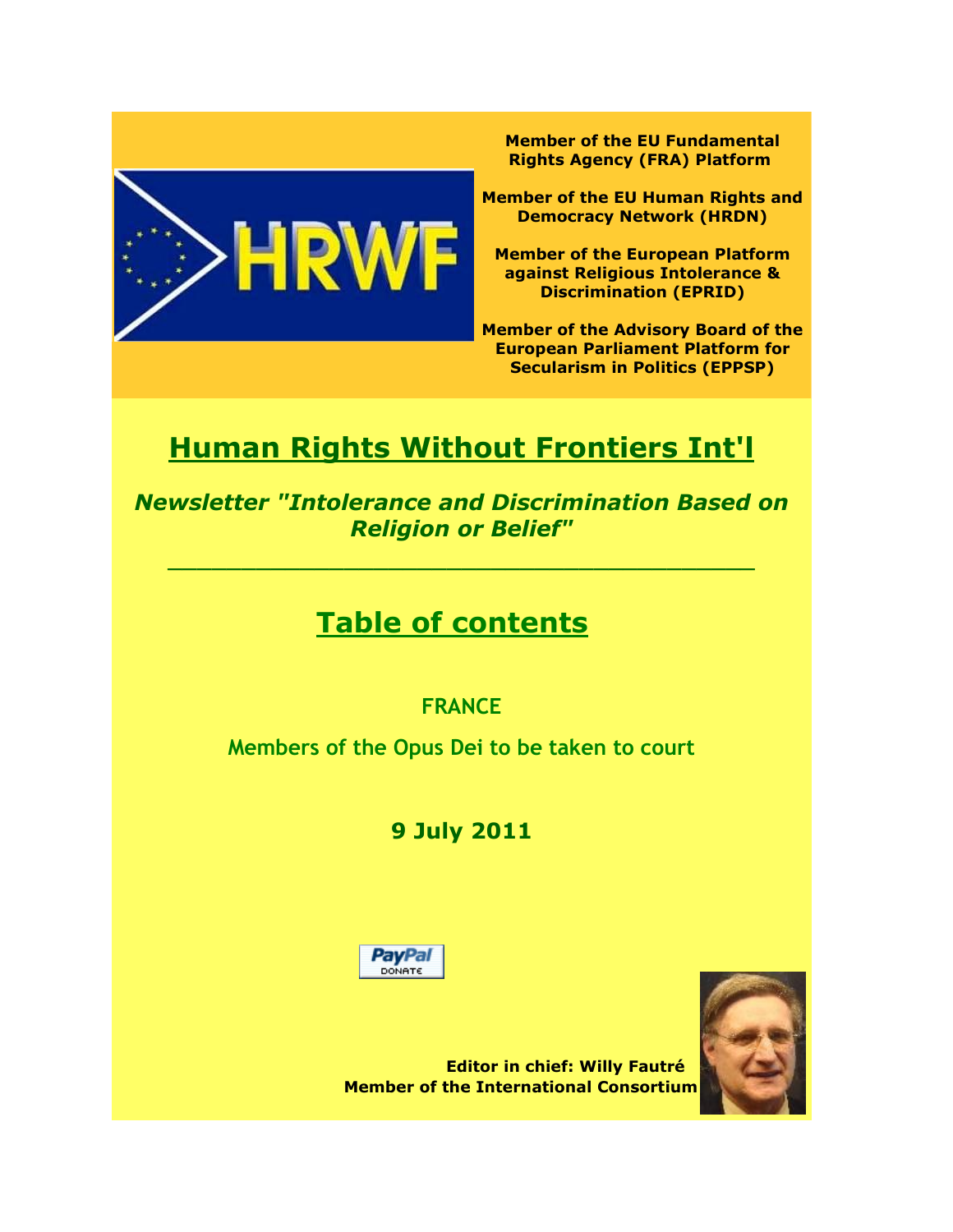### **FRANCE**

### **Members of the Opus Dei to be taken to court in Paris**

 **\_\_\_\_\_\_\_\_\_\_\_\_\_\_\_\_\_\_\_\_\_\_\_\_\_\_\_\_\_\_\_\_\_\_\_\_\_\_\_\_\_\_\_\_\_\_\_\_\_\_\_\_\_\_\_\_\_\_\_\_**

#### *Accusations of sectarian drifts and abuse of the state of weakness could now be used against Catholic institutions*

HRWF (10.07.2011) - A young woman, Catherine T., is taking the Opus Dei to court on the grounds of labor exploitation. The first court hearing will take place in Paris on 22- 23 September.

Catherine T. was introduced into the movement without her knowledge in 1985. At the age of 14, she was advised to enroll in a Catholic catering technical school in Dosnon abut at the end of the schoolyear she realized she was in a school linked to the Opus Dei. She now says she was indoctrinated by the Opus Dei as she was put under the authority of a "conscience director who was regulating all her life. In 1987, she was pressured to join a religious order, she told the press agency AFP. Obedience, poverty and chastity were part of her daily life. She was then in charge of housekeeping tasks. During 13 years, she was given labor contracts by associations linked to the Opus Dei.

The "Association de culture universitaire et technique" (ACUT/ Association of university and technical culture) which is prosecuted claims to only have a "spiritual link" with the Opus Dei. Catherine T. says she was working every day from 7 am to 9 pm, she did not have any day of rest and any vacation, and she was badly paid. She also complains that she had no freedom of movement and she was always accompanied by a member of the Opus Dei, even to the doctor's. In 2001, her parents discovered that she was in a disastrous physical state: at the age of 29, she only weighed 39 kilos. Their family doctor needed two years and a half of treatment to improve her health.

After nine years of investigation, two members of the Opus Dei and ACUT will appear at the correctional court in Paris on the grounds of "salary contrary to human dignity" and "hidden work".

.,

Her lawyer, Rodolphe Bosselut who was hired on several occasions by the anti-sect movement UNADFI, invoked "mental manipulation", "mind-destroying work conditions" and "situation of economic dependence" in the complaint that he filed at the end of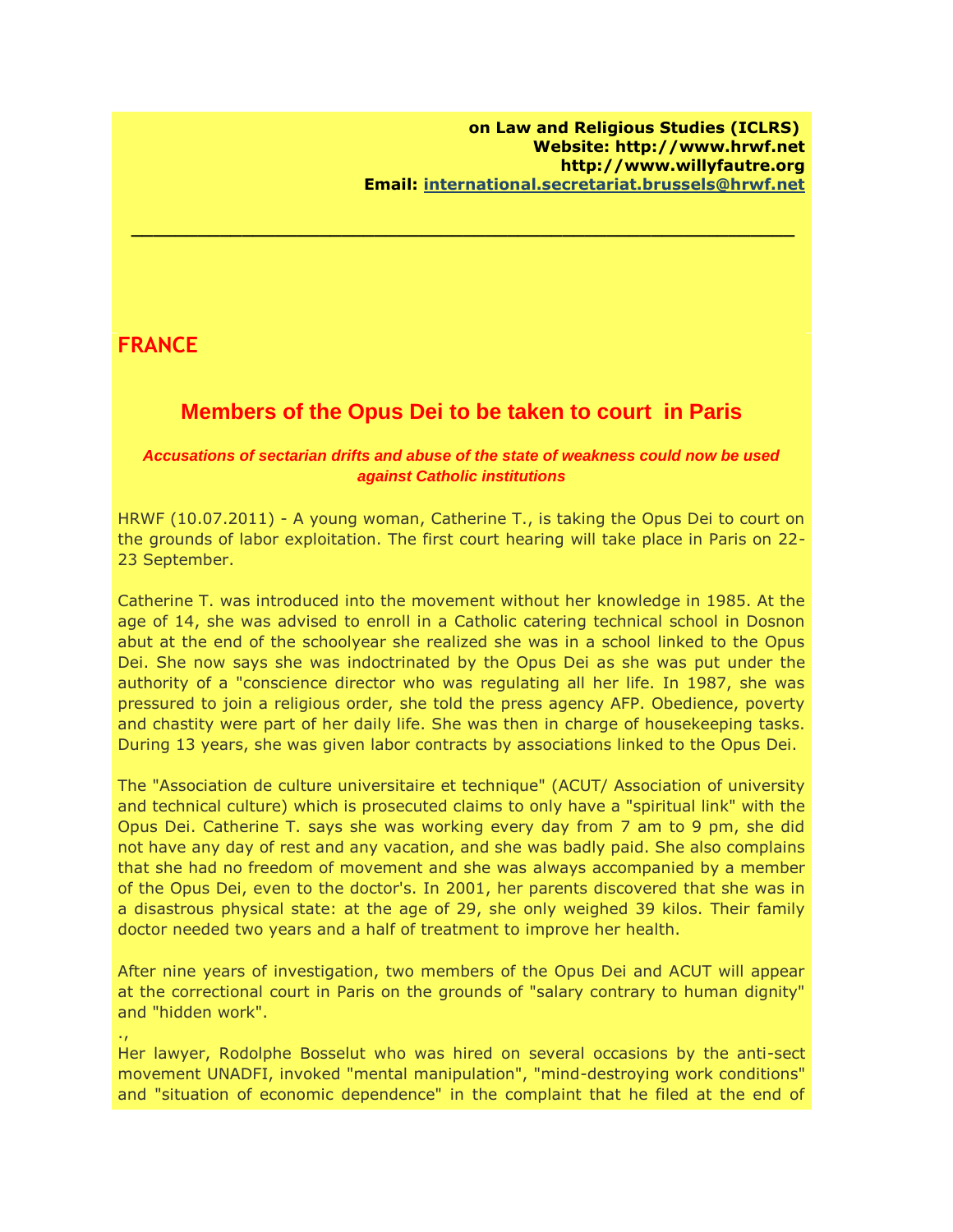#### 2011.

Whatever the court decision in this case, it is now clear that Catholic institutions and religious orders may tomorrow become the victims of the laws against sectarian drifts, including the abuse of the state of weakness.

Links to articles in French:

[http://www.lextimes.fr/6.aspx?sr=48](http://r20.rs6.net/tn.jsp?llr=llvfpscab&et=1106469326850&s=9720&e=0015EjcHmjNYnfh2gLLOcTEUYnHdoGolKB8Rh58xuyCiWb4OTHqUP_ao9JruxweRxzZXtnB5lrp0IKa0CPfHPwa9cp5gJPiEv6NGh8p6xMJhD5Yd-Pf6Ms3oGe-MtYSB7Lmsqcc3c0jniI=)

[http://actu.orange.fr/france/exclusif-afp-l-opus-dei-au-coeur-d-un-proces-inedit-en](http://r20.rs6.net/tn.jsp?llr=llvfpscab&et=1106469326850&s=9720&e=0015EjcHmjNYndPVvRHLgNSOFrcRxLeuRxf4JX5f6ipm8MWbsMc3Ubg-DMQHPWzezas5IQ-5i7K6MA4QVi6yUUDRvjJ86K2N8yu09wxrlsaQCZprZkbPtBCbK_lzeH_rN9oOMpz6oIv9H1yzc4qXasg245Jq0BQEtWaZXMTGcqt36Vpb3_Cvgoz3yhdtdGsBaWwA4Dfb_CK0XpxeU1CHfyY96wuXZ2DSZc8kS03B3z3XiM=)[septembre-a-paris\\_153154.html](http://r20.rs6.net/tn.jsp?llr=llvfpscab&et=1106469326850&s=9720&e=0015EjcHmjNYndPVvRHLgNSOFrcRxLeuRxf4JX5f6ipm8MWbsMc3Ubg-DMQHPWzezas5IQ-5i7K6MA4QVi6yUUDRvjJ86K2N8yu09wxrlsaQCZprZkbPtBCbK_lzeH_rN9oOMpz6oIv9H1yzc4qXasg245Jq0BQEtWaZXMTGcqt36Vpb3_Cvgoz3yhdtdGsBaWwA4Dfb_CK0XpxeU1CHfyY96wuXZ2DSZc8kS03B3z3XiM=)

[http://www.ccmm.asso.fr/spip.php?article3472](http://r20.rs6.net/tn.jsp?llr=llvfpscab&et=1106469326850&s=9720&e=0015EjcHmjNYnd5MCE6avsBBCEks-sUzeOOVV5luvYjhpTVy7UxSIGmaz6bNnfvwiIvvhjD6hxob0_unYyPkteI7RzeNi0eknFcSGTeP6IdNAfw2TO7vxvnjw-YqOK75vnBjRjybTCCwvqwYiFsiM8kMg==)

#### **Some activities in 2011**

**\_\_\_\_\_\_\_\_\_\_\_\_\_\_\_\_\_\_\_\_\_\_\_\_\_\_\_\_\_\_\_\_\_\_\_\_\_\_\_\_\_\_\_\_\_\_\_\_\_\_\_\_\_\_\_\_\_\_\_\_\_\_\_\_**

**Histoire et Liberté (France): Publication of Willy Fautré's and others' interventions at the Festival des Libertés in 2010 under the title "La Corée du Nord: Kimjongilia" (June 2011)**

**One World Human Rights Documentary Film Festival: Granting the Award to the film THE GREEN WAVE at the Czech Permanent Representation (26 May)** 

**Roundtable about human rights in Bahrein at the embassy of Bahrein in Brussels (25 May)**

**One World Human Rights Documentary Film Festival: Organizing the screening of the film THE PROSECUTOR and a debate with the ICC Chief Prosecutor, Mr Moreno Ocampo, at the European Parliament (24 May)**

**One World Human Rights Documentary Film Festival: Organizing the screening of the film RAINMAKERS and a debate with Vincent Metten (ICT) and Leah Strauss (HRWF/ Denmark) at the Czech Permanent Representation in Brussels (24 May)**

**One World Human Rights Documentary Film Festival: Setting up and chairing a jury for the Best Film (May)**

**Publication of an article entitled "Trafficking in human beings and sexual exploitation: the criminalization of the clients and the reduction of the demand in Sweden" (in English and in Ukrainian) in Mitna Sprava Nr 1 (73) 2011 (Magazine of the Academy of Law, University of Odessa), pp 48-56 (May 2011)**

**EU Fundamental Rights Agency (Vienna): Organizing a workshop on the topic "Broadening the scope of religious intolerance and discrimination by the EU Fundamental Rights Agency" (14 April)**

**European Parliament: Presentation of the book "Madame Chiang Kai-shek" by Philippe Paquet, journalist at La Libre Belgique and sinologist (12 April) See [http://taiwaninfo.nat.gov.tw/ct.asp?xItem=159804&ctNode=467&mp=4](http://r20.rs6.net/tn.jsp?llr=llvfpscab&et=1105738615481&s=2204&e=001H-v69Owb6L6SdgAT7rcfhMFbL5RsYsXGPwPNzcNhP9gKNO2pbCA37-DgDGKiTglypfkZNjRjvhtD4EUE97O9Az2WTFmt6Dj3kJQyk_GaTMUlcY20QvEiDI8XUWHrwiljei8PnvFr8Wzpoue9q5NucAiJKd65SoiBmFao7RYEpptNngXUzeq4JA==)**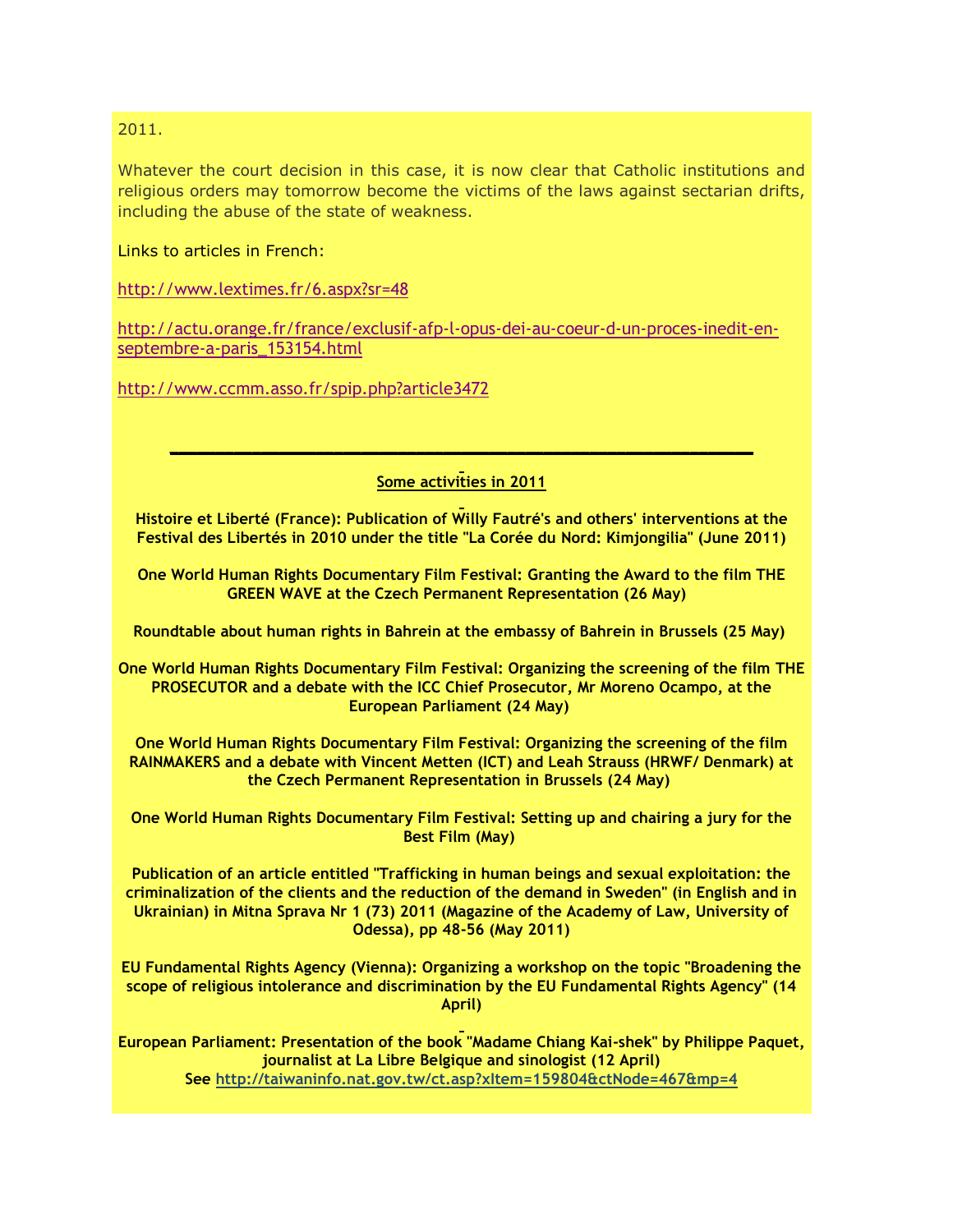**Publication of an article entitled "Belgium : Political (mis)management of linguistic diversity" in the English and the Russian issues of the Ukrainian daily newspaper DEN (22 March)**

**Guest-speaker at a conference in Paris: FECRIS, freedom of religion and human rights (22 March)**

**Article in New Europe: IDPs in Azerbaijan call upon the EU to speed up their return to Nagorno-Karabakh (7 March)**

**Interview by Turkish Radio and Television (17 February)**

**Presentation of HRWF report on IDPs in Azerbaijan (9 February) Fact-finding mission du Azerbaijan (27-31 January)**

**\*\*\*\*\*\*\*\*\*\***

**Major conferences organized by HRWF at the European Parliament**

**DEBATE ON THE INTERNATIONAL CRMINAL COURT (ICC) after the screening of the film THE PROSECUTOR (24 May)** *(Guest-speaker: Mr Moreno-Ocampo, Chief Prosecutor of the International Criminal Court)*

**LAUNCHING OF THE BOOK "MADAME CHIANG KAI-SHEK" (2011)** *(Guest-speaker: Philippe Paquet, journalist at La Libre Belgique and sinologist)*

*AZERBAIJAN: INTERNALLY DISPLACED PERSONS (2011)*

*RUSSIA: MISUSE OF THE LAW ON EXTREMISM AGAINST RELIGIOUS MINORITIES (2010) (Major guest-speaker: Head of the OSCE/ODIHR Advisory Board on Freedom of Religion or Belief)*

*HUMAN RIGHTS IN NORTH KOREA (2010) (Major guest-speaker: Pierre Rigoulot, author of the book "The Aquariums of Pyongyang)*

> *NORTH KOREA: SCREENING OF THE FILM KIMJONGILIA (2010) (With the participation of the film maker, N. Heikin)*

> *HUMAN RIGHTS IN CAMBODIA (2009) (Major guest-speaker: U.N Special Rapporteur on Cambodia)*

*HUMAN RIGHTS IN CHINA (2008) (With the participation of 4 Sakharov Prize Laureates)*

*\*\*\*\*\*\*\*\*\*\**

*Some recent academic publications*

*2010*

*The Sect Issue in France and in Belgium,*

**Linguistic diversity and linguistic minority issues in Belgium**, by Willy Fautre, pp 51-54, in Mitna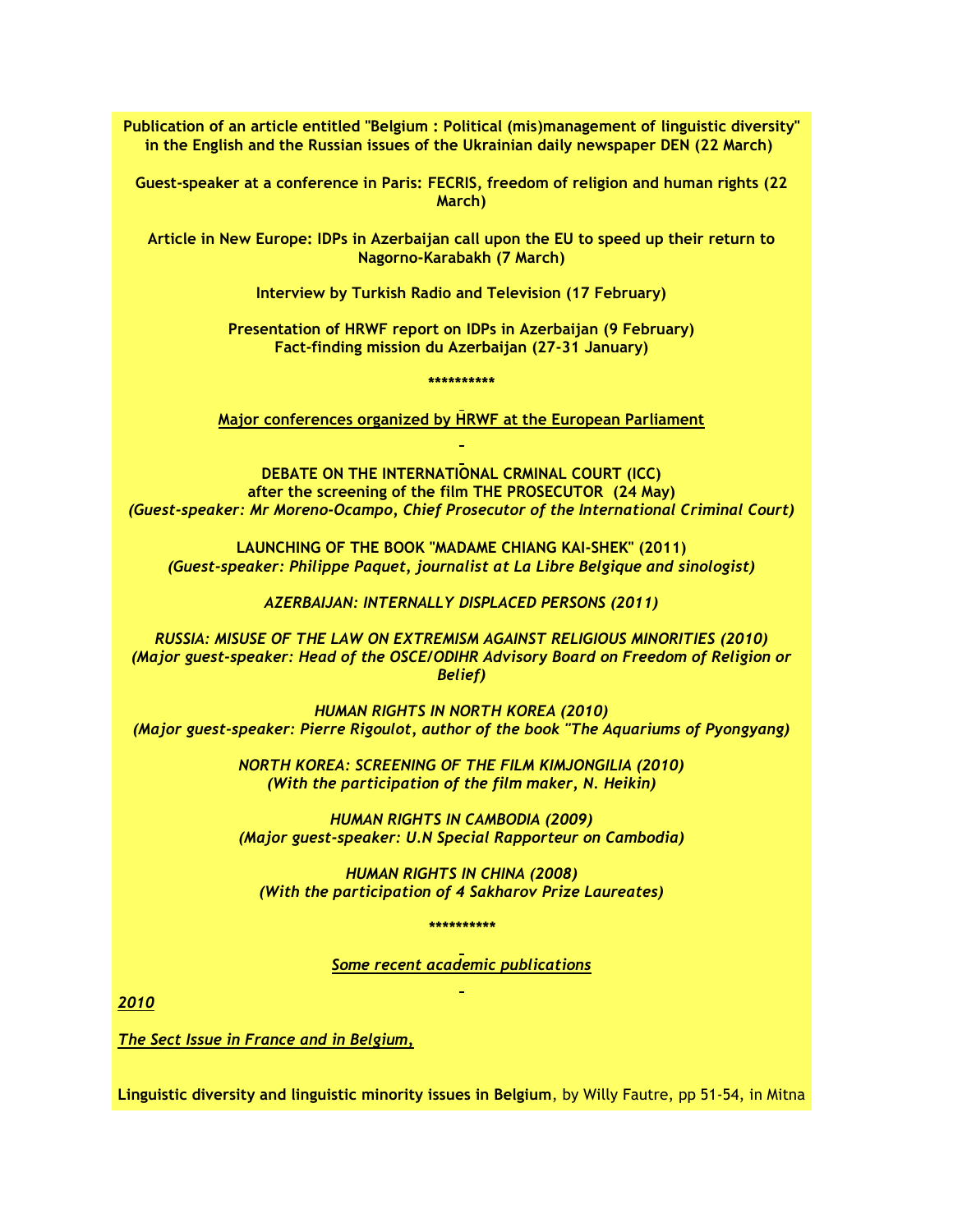Sprava Naukovo-Analytishnii Journal, nr 5/2009 published by the Academy of Law, Odessa, Ukraine (2009)

**Religious Freedom Advocacy Opportunities at the European Parliament**, by Willy Fautre, pp 391-400, in Religion - Staat - Gesellschaft, Journal for the Study of Beliefs and Worldviews, 10th Year, Issue 2

#### **2009**

**On Religious liberty in a democratic society - Aspect of law, religion and philosophy in constitutional theory and reality**, published by Gerhard Besier and Hubert Seiwert, Technical University Dresden (Germany), 407 p. (2009)

**Models of State-Church Relationships in the Modern World**, by Willy Fautre, *in Russian language, published by Tula State Pedagogical University on 24 February 2009. Contributions pp 106-136*

· 106-110, "Political Regulation of the Religious Sphere in EU Member-States: Positive and Negative Experience. A human rights perspective"

- · 111-115, "Judicial Status of Religious Communities"
- · 115-117, "Sects: Does Democracy Need Laws of Exception?"
- · 117-119, "The UN Special Rapproteur on Freedom of Religion and the Sect Issue"
- · 120-136, "Non-state Actors and Religious Freedom in Europe"

**Legal Regulations of Religious Communities in EU Member States: A Human Rights Perspective**, by Willy Fautre, *pp 67-74*, in *Mitna Sprava Naukovo-Analytishnii Journal, Academy of Law, Odessa, Ukraine (2009)*

**European Perspectives on Interfaith Cooperation for Peace and Human Rights***,by Willy Fautre, pp 24-27,* in *Interreligious Cooperation and the Promotion of Human Rights and Peace*

#### **List of experts**

\_\_\_\_\_\_\_\_\_\_\_\_\_\_\_\_\_\_\_\_\_\_\_\_\_\_\_\_\_\_\_\_\_\_\_\_\_\_\_\_\_\_\_\_\_\_\_\_\_\_\_\_\_\_\_\_\_\_\_\_\_\_\_\_

**HRWF network of experts covers more than 20 countries, including AUSTRIA (Dr. Reinhard Kohlhofer, [kanzlei@kohlhofer.at-](mailto:kanzlei@kohlhofer.at) Univ. Prof. Dr. Christian Bruenner[,christian.bruenner@uni-graz.at\)](mailto:christian.bruenner@uni-graz.at) - BELARUS (Prof. Viktor Adzinochanka, [adzin@server.by](mailto:adzin@server.by) - BELGIUM (Attorney Inès Wouters, [ines.wouters@afschrift.com\)](mailto:ines.wouters@afschrift.com) - CHINA (Willy Fautré[,w.fautre@hrwf.net\)](mailto:w.fautre@hrwf.net) FRANCE (Prof. Regis Dericquebourg, [redericq@netcourrier.com\)](mailto:redericq@netcourrier.com) - GERMANY (Prof. Dr Thomas SCHIRRMACHER, [DrThSchirrmacher@me.com\)](mailto:DrThSchirrmacher@me.com) - IRAQ: Eden Naby, Ph D [\(frye@fas.harvard.edu\)](mailto:frye@fas.harvard.edu), KAZAKHSTAN (Dr Roman Podoprigora, [roman@adilet.kz\)](mailto:roman@adilet.kz) KOREA, REPUBLIC OF (Prof. Joshua Park, [joshuapark@post.harvard.edu\)](mailto:joshuapark@post.harvard.edu) - KENYA (Alex OJACO[Rojacor@yahoo.com\)](mailto:ojacor@yahoo.com) - LEBANON (Dr. Elie Abouaoun, [eabouaoun@hotmail.com\)](mailto:eabouaoun@hotmail.com) - PALESTINIAN AUTHORITY (Dr. Justus Reid Weiner, [justusdocs@yahoo.com](mailto:justusdocs@yahoo.com) - Dr. Susanna Kokkonen[,susanna.kokkonen@gmail.com\)](mailto:susanna.kokkonen@gmail.com) - POLAND (Agnieszka Koscianska / Warsaw University[,akoscianska@uw.edu.pl\)](mailto:akoscianska@uw.edu.pl) - RUSSIA (Prof. Elena Miroschnikova, [mem123@tula.net\)](mailto:mem123@tula.net) - UKRAINE (Prof. Yevgeniya Dodina, [dodina\\_yev@yahoo.com\)](mailto:dodina_yev@yahoo.com), etc.** 

**Visit the blog of Regis Dericquebourg: [http://www.regis-dericquebourg.com/](http://r20.rs6.net/tn.jsp?llr=llvfpscab&et=1105012487503&s=1267&e=001q4DaQ8eIAKhQ0Zo05kA0IATXXRcJkQ2HyNK2eIdR70hJ0QKY5cMaRrFX88UfnebfoD-FSMzzulfouUJlBqUuqKv8QcN6Mjqd_Q6FaEToaz2A5HqKc8c9B0-88585FxKv)**  $\frac{1}{2}$  , and the set of the set of the set of the set of the set of the set of the set of the set of the set of the set of the set of the set of the set of the set of the set of the set of the set of the set of the set

**Electronic Newsletters**